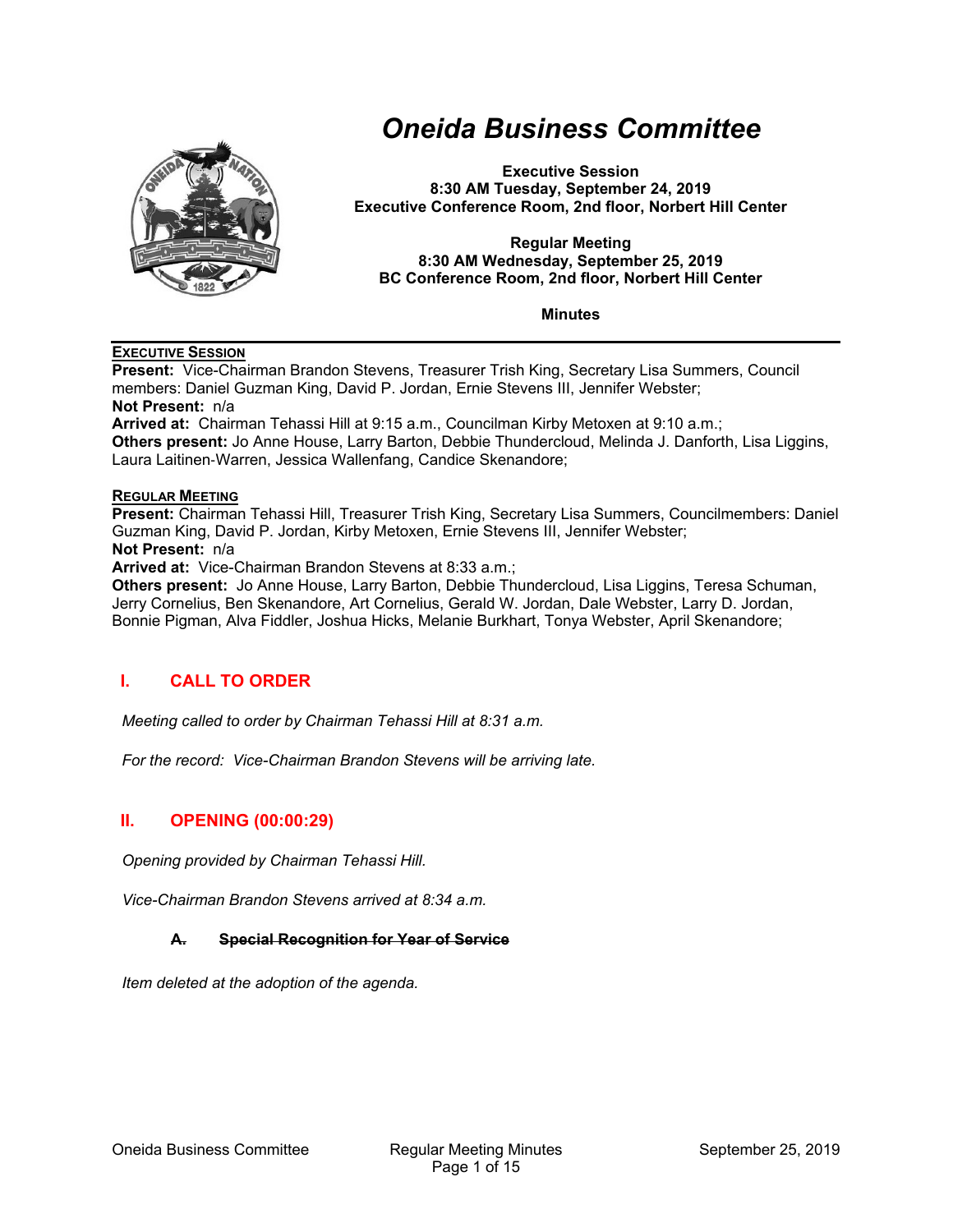## **III. ADOPT THE AGENDA (00:03:10)**

Motion by David P. Jordan to adopt the agenda with four (4) changes [1) delete item II.A. Special Recognition for Years of Service; 2) correct title of item IV.C., delete "Officer"; 3) add item "Adopt resolution entitled Guidance to Implement Good Governance Principles for Conducting Public Affairs and Managing Public Resources" after item VI.C; and 4) add item VIII.E. Approve the travel request in accordance with § 219.16-1- Seven (7) employees - 2019 Badger TraCS User Conference - Stevens Point, WI - October 15-16, 2019], seconded by Jennifer Webster. Motion carried:

 Ayes: Daniel Guzman King, David P. Jordan, Trish King, Kirby Metoxen, Brandon Stevens, Ernie Stevens III, Lisa Summers, Jennifer Webster

## **IV. OATH OF OFFICE (00:04:40)**

*Oaths of Office administered by Secretary Lisa Summers. Gerald Jordan, Weldon "Ted" Hawk, Angela Parks, Nathan Ness, Alexis Woelfel, and Larry Jordan were present. Waehiahoweh Maracle and Stacy Prevost were not present.* 

- **A. Oneida Community Library Board Waehiahoweh Maracle**  Sponsor: Lisa Summers, Secretary
- **B. Oneida Environmental Resource Board Gerald Jordan, Weldon "Ted" Hawk, and Angela Parks**  Sponsor: Lisa Summers, Secretary
- **C. Public Safety Pension Board Nathan Ness, Stacy Prevost, Alexis Woelfel, and Larry Jordan**  Sponsor: Sandra Reveles, Chair/Oneida Police Commission

#### **V. MINUTES**

**A. Approve the revised August 29, 2019, quarterly reports Business Committee meeting minutes (00:08:12)**  Sponsor: Lisa Summers, Secretary

Motion by David P. Jordan to approve the revised August 29, 2019, quarterly reports Business Committee meeting minutes, seconded by Kirby Metoxen. Motion carried:

- Ayes: Daniel Guzman King, David P. Jordan, Trish King, Kirby Metoxen, Brandon Stevens, Ernie Stevens III, Lisa Summers, Jennifer Webster
- **B. Approve the September 11, 2019, regular Business Committee meeting minutes (00:08:45)**  Sponsor: Lisa Summers, Secretary

Motion by Lisa Summers to approve the September 11, 2019, regular Business Committee meeting minutes, seconded by Brandon Stevens. Motion carried: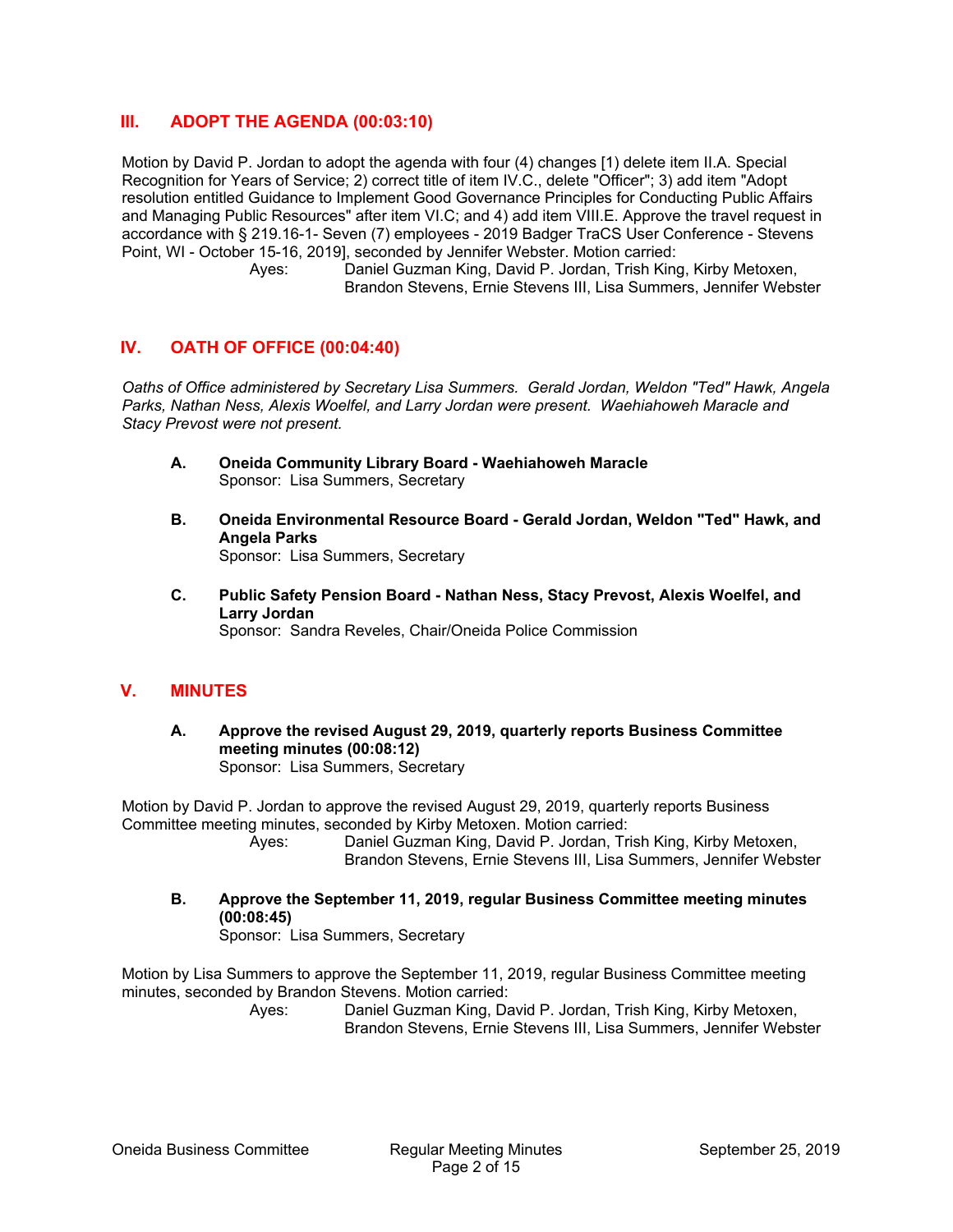## **VI. RESOLUTIONS**

**A. Adopt resolution entitled Interpreting "Fiscal Impact Statement" in the Legislative Procedures Act (00:09:09)** 

Sponsor: David P. Jordan, Councilman

Motion by David P. Jordan to adopt resolution 09-25-19-A Interpreting "Fiscal Impact Statement" in the Legislative Procedures Act, seconded by Brandon Stevens. Motion carried:

 Ayes: Daniel Guzman King, David P. Jordan, Trish King, Kirby Metoxen, Brandon Stevens, Ernie Stevens III, Lisa Summers, Jennifer Webster

**B. Adopt resolution entitled Updated Statement of Effect Requirement for Resolutions (00:15:27)** 

Sponsor: David P. Jordan, Councilman

Motion by Brandon Stevens to adopt resolution 09-25-19-B Updated Statement of Effect Requirement for Resolutions, seconded by Lisa Summers. Motion carried:

 Ayes: Daniel Guzman King, David P. Jordan, Trish King, Kirby Metoxen, Brandon Stevens, Ernie Stevens III, Lisa Summers, Jennifer Webster

**C. Adopt resolution entitled Support for Great Law Recital in Oneida Nation Community (00:17:53)**  Sponsor: Tehassi Hill, Chairman and Trish King, Treasurer

Motion by Lisa Summers to adopt resolution 09-25-19-C Support for Great Law Recital in Oneida Nation Community, seconded by Daniel Guzman King. Motion carried: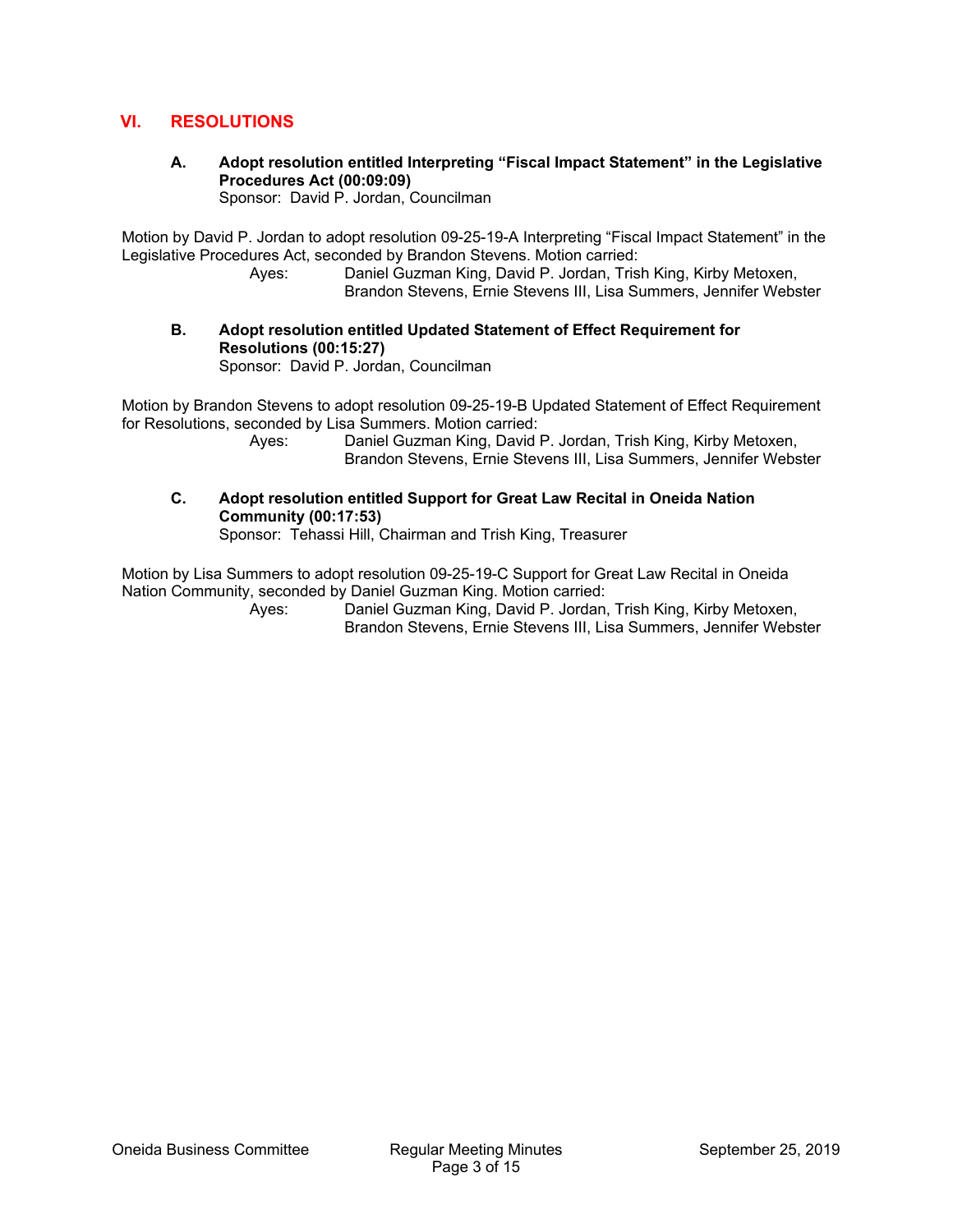**D. Adopt resolution entitled Guidance to Implement Good Governance Principles for Conducting Public Affairs and Managing Public Resources (00:29:51); (02:18:23)**  Sponsor: Trish King, Treasurer

Motion by Lisa Summers to adopt the resolution entitled Guidance to Implement Good Governance Principles for Conducting Public Affairs and Managing Public Resources with one (1) noted correction [in line 9, correct "Oneida Tribe of Indians of Wisconsin" to "Oneida Nation"], seconded by David P. Jordan. Motion carried:

 Ayes: Daniel Guzman King, David P. Jordan, Trish King, Kirby Metoxen, Brandon Stevens, Ernie Stevens III, Lisa Summers, Jennifer Webster

*Item VI.E. is addressed next.* 

Motion by Lisa Summers to rescind the previous action which adopted the resolution entitled Guidance to Implement Good Governance Principles for Conducting Public Affairs and Managing Public Resources, seconded by Daniel Guzman King. Motion carried:

| Aves:        | Daniel Guzman King, David P. Jordan, Trish King, Kirby Metoxen,<br>Lisa Summers, Jennifer Webster |
|--------------|---------------------------------------------------------------------------------------------------|
| Not Present: | Brandon Stevens, Ernie Stevens III                                                                |

Motion by Lisa Summers to adopt the corrected resolution 09-25-19-D Guidance to Implement Good Governance Principles for Conducting Public Affairs and Managing Public Resources, seconded by Jennifer Webster. Motion carried:

| Aves:        | Daniel Guzman King, David P. Jordan, Trish King, Kirby Metoxen, |
|--------------|-----------------------------------------------------------------|
|              | Lisa Summers, Jennifer Webster                                  |
| Not Present: | Brandon Stevens, Ernie Stevens III                              |

*Item XI.A. is addressed next.*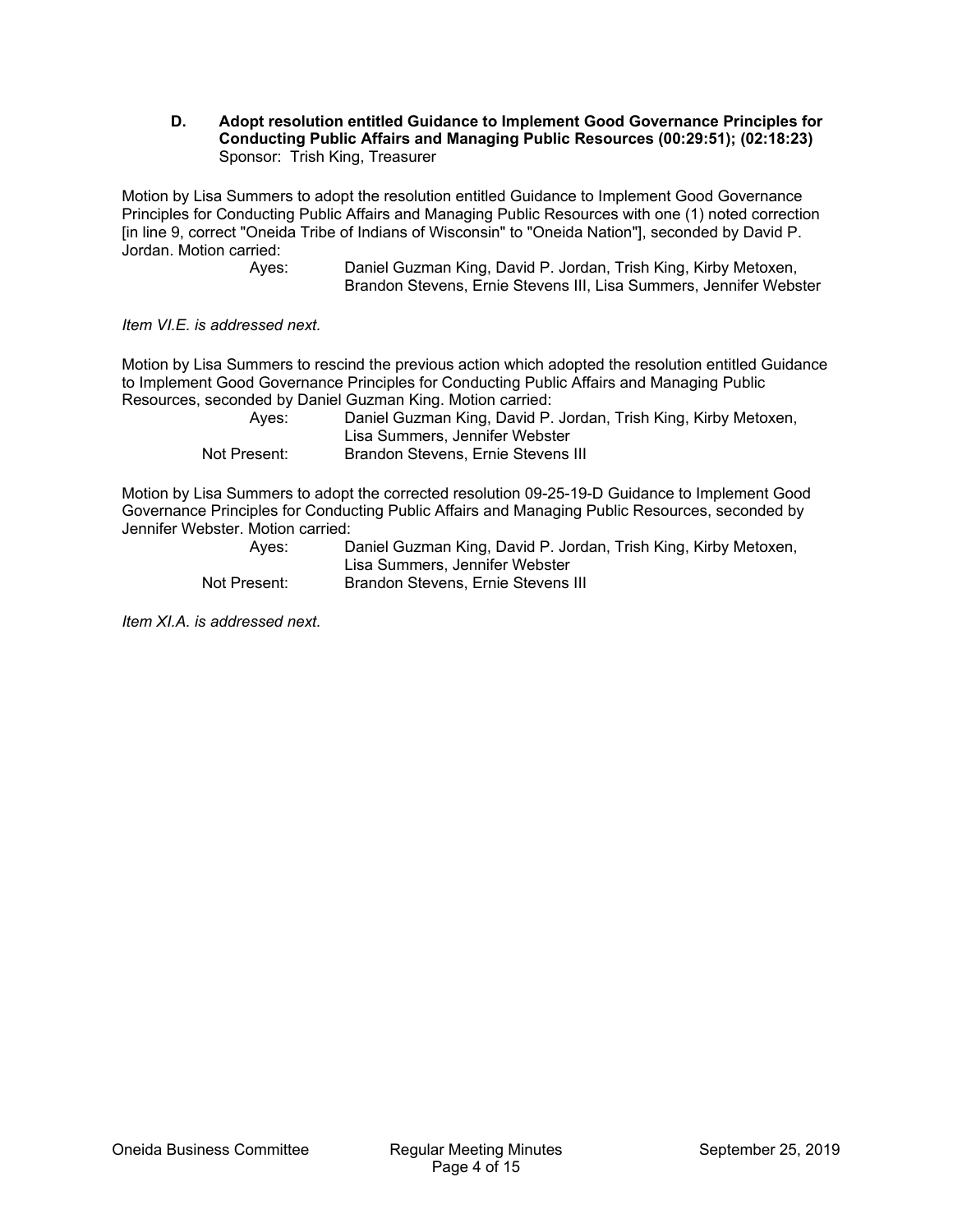#### **E. Adopt resolution entitled Triennial Goals – Trending – Budget Guidance Resolution (00:38:08); (01:54:10)**  Sponsor: Trish King, Treasurer

*Councilman Daniel Guzman King left at 9:21 a.m.* 

*Councilman Daniel Guzman King returned at 9:27 a.m.* 

Motion by David P. Jordan to table resolution entitled Triennial Goals – Trending – Budget Guidance Resolution to later in the agenda, seconded by Lisa Summers. Motion carried:

| Aves:    | David P. Jordan, Trish King, Kirby Metoxen, Brandon Stevens, Ernie |
|----------|--------------------------------------------------------------------|
|          | Stevens III, Lisa Summers, Jennifer Webster                        |
| Opposed: | Daniel Guzman King                                                 |

*Item VI.F. is addressed next.* 

Motion by Brandon Stevens to take this item from the table , seconded by Lisa Summers. Motion carried:

| Aves:        | Daniel Guzman King, David P. Jordan, Trish King, Kirby Metoxen,<br>Brandon Stevens, Lisa Summers, Jennifer Webster |
|--------------|--------------------------------------------------------------------------------------------------------------------|
| Not Present: | Ernie Stevens III                                                                                                  |

Motion by Lisa Summers to adopt resolution 09-25-19-E Triennial Goals – Trending – Budget Guidance Resolution, including the additional lines 167-169 as provided in the handout, seconded by Jennifer Webster. Motion carried:

| Aves:        | David P. Jordan, Trish King, Kirby Metoxen, Brandon Stevens, Lisa |
|--------------|-------------------------------------------------------------------|
|              | Summers. Jennifer Webster                                         |
| Opposed:     | Daniel Guzman King                                                |
| Not Present: | Ernie Stevens III                                                 |

*Councilman Daniel Guzman King left at 11:09 a.m.* 

*Councilman Daniel Guzman King returned at 11:09 a.m.* 

*Councilman David P. Jordan left at 11:09 a.m.* 

*Councilman David P. Jordan returned at 11:12 a.m.* 

*Item XI. is addressed next.*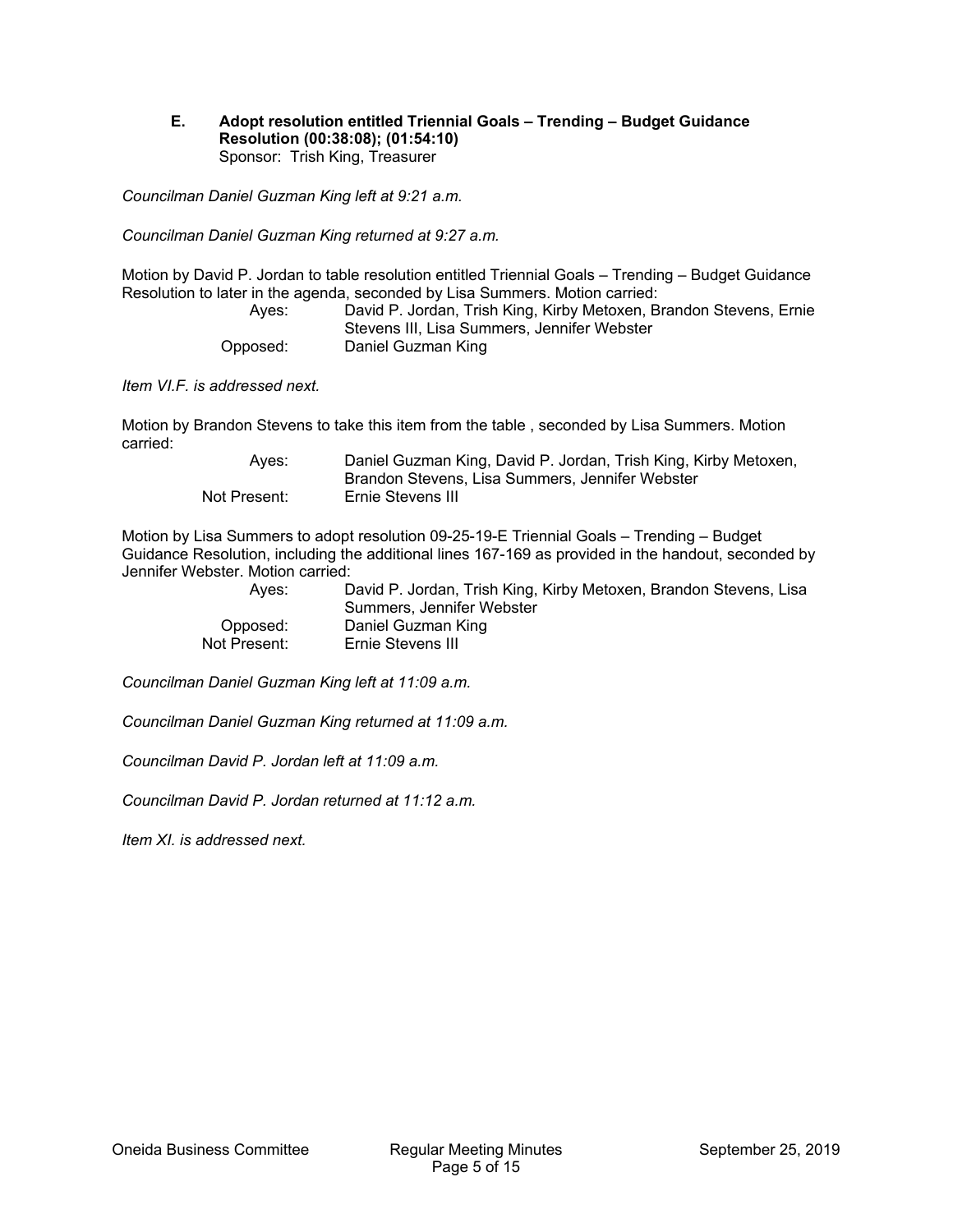**F. Adopt resolution entitled Approve Changes to the Enterprise 401(k) Plan (00:57:43)** 

Sponsor: Larry Barton, Chief Financial Officer

Motion by Lisa Summers to adopt resolution 09-25-19-F Approve Changes to the Enterprise 401(k) Plan, seconded by Jennifer Webster. Motion carried:

 Ayes: Daniel Guzman King, David P. Jordan, Trish King, Kirby Metoxen, Brandon Stevens, Ernie Stevens III, Lisa Summers, Jennifer Webster

## **VII. STANDING COMMITTEES**

#### **A. FINANCE COMMITTEE**

**1. Approve the September 16, 2019, regular Finance Committee meeting minutes (00:59:03)** 

Sponsor: Trish King, Treasurer

Motion by David P. Jordan to approve the September 16, 2019, regular Finance Committee meeting minutes, seconded by Kirby Metoxen. Motion carried:

| Aves:      | Daniel Guzman King, David P. Jordan, Trish King, Kirby Metoxen,<br>Brandon Stevens, Ernie Stevens III, Jennifer Webster |
|------------|-------------------------------------------------------------------------------------------------------------------------|
| Abstained: | Lisa Summers                                                                                                            |

## **B. LEGISLATIVE OPERATING COMMITTEE**

**1. Accept the September 4, 2019, regular Legislative Operating Committee meeting minutes (00:59:33)**  Sponsor: David P. Jordan, Councilman

Motion by Kirby Metoxen to accept the September 4, 2019, regular Legislative Operating Committee meeting minutes, seconded by Jennifer Webster. Motion carried:

 Ayes: Daniel Guzman King, David P. Jordan, Trish King, Kirby Metoxen, Brandon Stevens, Ernie Stevens III, Lisa Summers, Jennifer Webster

**2. Adopt Judiciary law rule # 1 - Oneida Trial Court Rules (00:59:57)**  Sponsor: David P. Jordan, Councilman

Motion by Lisa Summers to adopt Judiciary law rule # 1 - Oneida Trial Court Rules, seconded by Kirby Metoxen. Motion carried: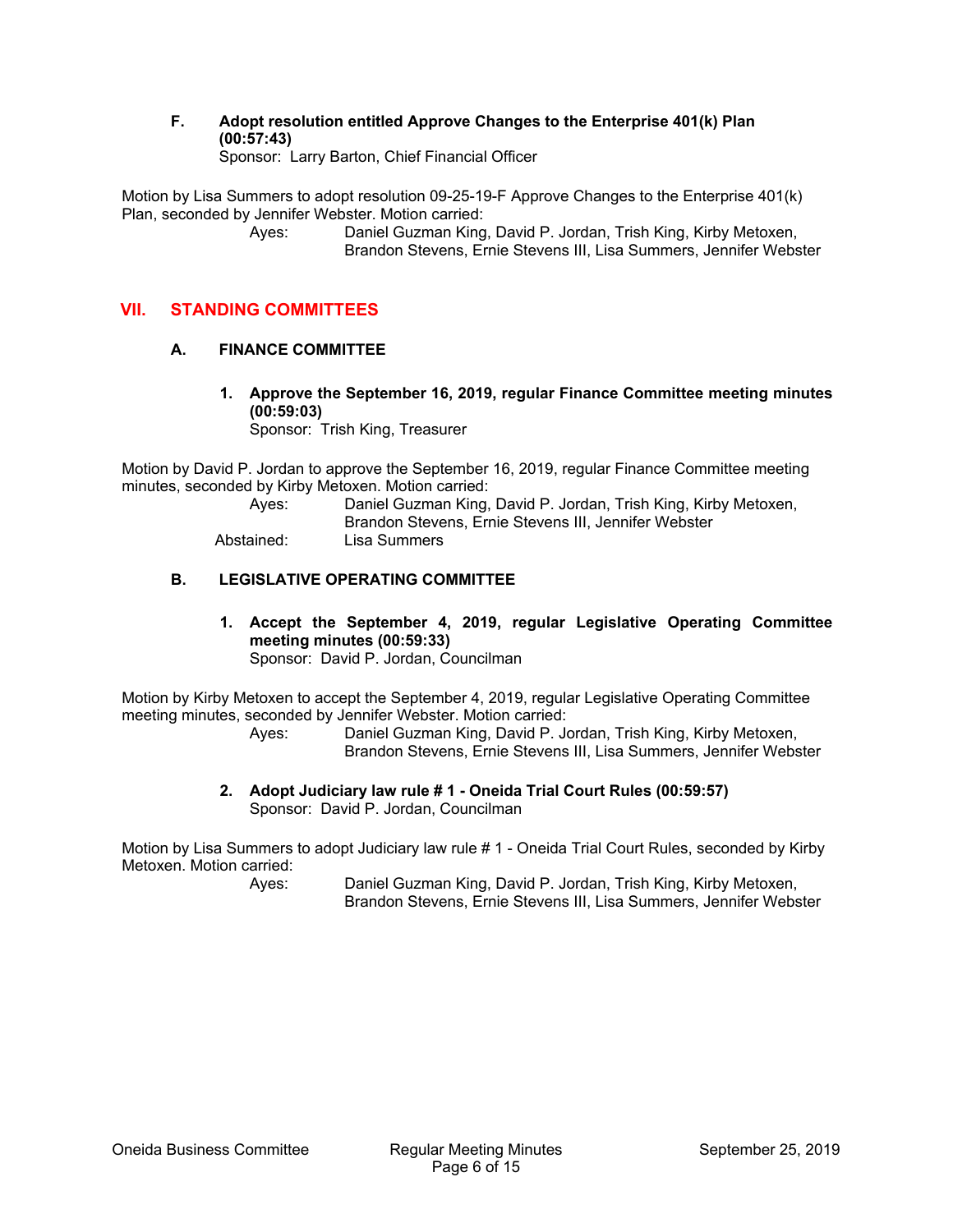**3. Approve the Anna John Resident Centered Care Community Board bylaws amendments (01:01:39)** 

Sponsor: David P. Jordan, Councilman

Motion by David P. Jordan to approve the Anna John Resident Centered Care Community Board bylaws amendments with the noted change [in line 93, correct "attend" to "attend or participate in"], seconded by Lisa Summers. Motion carried:

 Ayes: Daniel Guzman King, David P. Jordan, Trish King, Kirby Metoxen, Brandon Stevens, Ernie Stevens III, Lisa Summers, Jennifer Webster

Motion by David P. Jordan to approve an across-the-board change to the bylaws to include Business Committee Support Office as the entity that signs off on stipends, business reimbursements, and per diem; and that this change be included in the approved Anna John Resident Centered Care Community Board bylaws amendments, seconded by Jennifer Webster. Motion carried:

Daniel Guzman King, David P. Jordan, Trish King, Kirby Metoxen, Brandon Stevens, Ernie Stevens III, Lisa Summers, Jennifer Webster

**4. Approve the Oneida Community Library Board bylaws amendments (01:17:13)**  Sponsor: David P. Jordan, Councilman

Motion by Lisa Summers to approve the Oneida Community Library Board bylaws amendments, seconded by Jennifer Webster. Motion carried:

| Aves:        | Daniel Guzman King, David P. Jordan, Trish King, Brandon Stevens, |
|--------------|-------------------------------------------------------------------|
|              | Ernie Stevens III, Lisa Summers, Jennifer Webster                 |
| Not Present: | Kirby Metoxen                                                     |

*Councilman Kirby Metoxen left at 10:12 a.m.* 

**5. Approve the Oneida Election Board bylaws amendments (01:19:34)**  Sponsor: David P. Jordan, Councilman

Motion by Jennifer Webster to approve the Oneida Election Board bylaws amendments, seconded by Lisa Summers. Motion carried:

> Ayes: Daniel Guzman King, David P. Jordan, Trish King, Kirby Metoxen, Ernie Stevens III, Lisa Summers, Jennifer Webster Abstained: Brandon Stevens

*Counilman Kirby Metoxen returned at 10:14 a.m.* 

**6. Approve the Oneida Nation Veterans Affairs Committee bylaws amendments (01:21:09)** 

Sponsor: David P. Jordan, Councilman

Motion by Kirby Metoxen to approve the Oneida Nation Veterans Affairs Committee bylaws amendments, seconded by Trish King. Motion carried: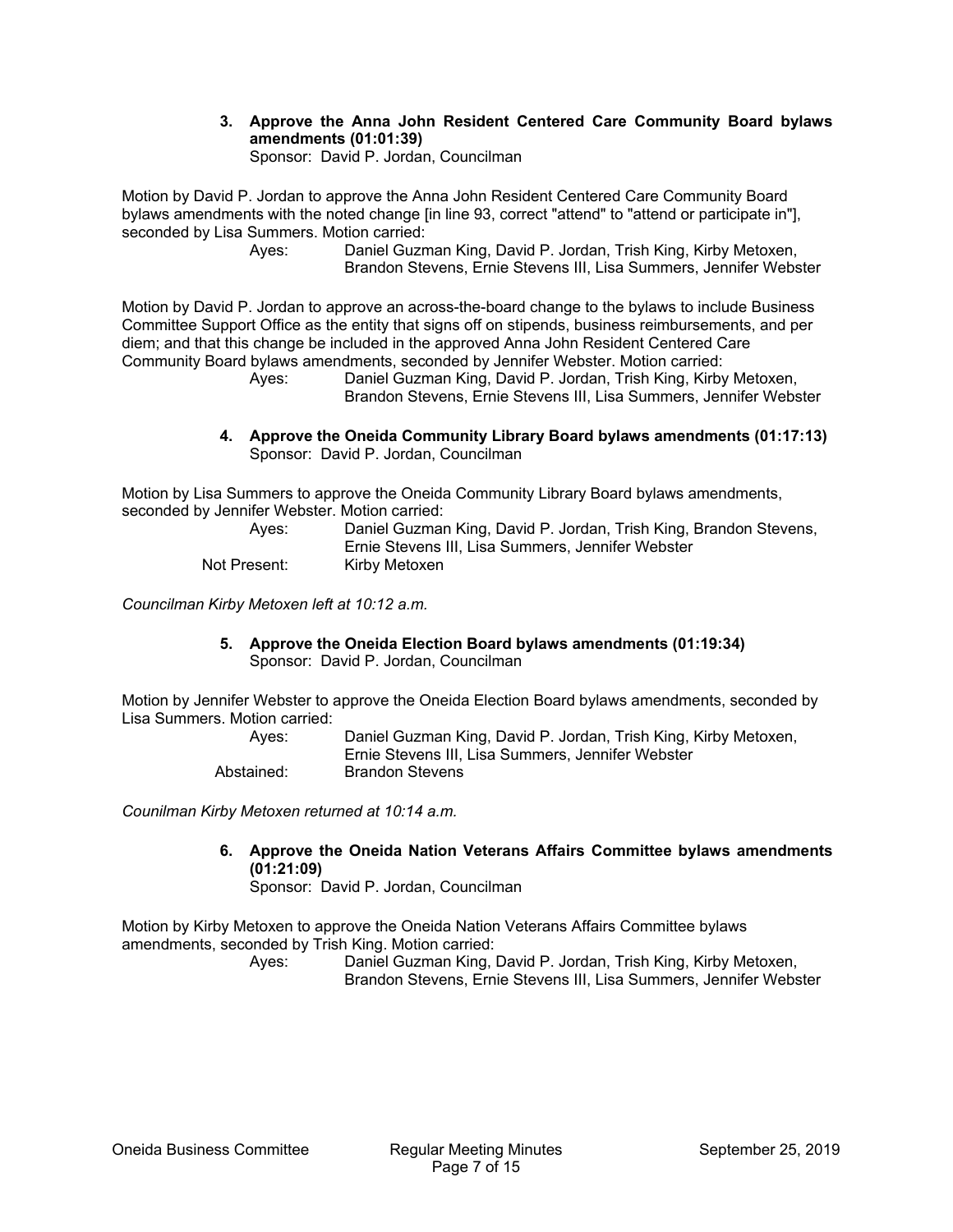#### **7. Approve the Oneida Police Commission bylaws amendments (01:22:26)**  Sponsor: David P. Jordan, Councilman

Motion by Lisa Summers to approve the Oneida Police Commission bylaws amendments with the three (3) noted changes [1) in line 90, change number of excused absenses to three (3); 2) in line 95, change number of unexcused absenses to two (2); 3) in line 160, correct "attend" to "attend or participate in"], seconded by Kirby Metoxen. Motion carried:

 Ayes: Daniel Guzman King, David P. Jordan, Trish King, Kirby Metoxen, Brandon Stevens, Ernie Stevens III, Lisa Summers, Jennifer Webster

#### **8. Approve the Oneida Pow-wow Committee bylaws amendments (01:31:30)**  Sponsor: David P. Jordan, Councilman

*Councilman Ernie Stevens III left at 10:34 a.m.* 

Motion by Jennifer Webster to approve the Oneida Pow-wow Committee bylaws amendments with the three (3) noted changes [1) at line 392, insert "Services related to coordinating the Pow-wow event" to the list of services provided; 2) in line 395, correct "up" to "up and reconciliation after"; and 3) in section 5-2.(a), include language requiring approval by the Oneida Pow-wow Committee for such compensation], seconded by Kirby Metoxen. Motion carried:

| Aves:        | Daniel Guzman King, David P. Jordan, Trish King, Kirby Metoxen,<br>Jennifer Webster |
|--------------|-------------------------------------------------------------------------------------|
| Abstained:   | Brandon Stevens, Lisa Summers                                                       |
| Not Present: | Ernie Stevens III                                                                   |

#### **C. QUALITY OF LIFE COMMITTEE**

**1. Accept the August 15, 2019, regular Quality of Life Committee meeting minutes (01:40:02)** 

Sponsor: Brandon Stevens, Vice-Chairman

Motion by Jennifer Webster to accept the August 15, 2019, regular Quality of Life Committee meeting minutes, seconded by Kirby Metoxen. Motion carried:

| Aves:        | Daniel Guzman King, David P. Jordan, Trish King, Kirby Metoxen,<br>Brandon Stevens, Lisa Summers, Jennifer Webster |
|--------------|--------------------------------------------------------------------------------------------------------------------|
| Not Present: | Ernie Stevens III                                                                                                  |

## **VIII. TRAVEL REQUESTS**

**A. Approve the travel request in accordance with § 219.6-1 - Fifteen (15) Oneida Nation Veterans Affairs Committee members - Warriors' Circle of Honor memorial dedication - Washington DC - November 10-13, 2020 (01:40:19)**  Sponsor: Gerald Cornelius, Chair/ONVAC

Motion by David P. Jordan to approve the travel request in accordance with § 219.6-1 for fifteen (15) Oneida Nation Veterans Affairs Committee members to attend the Warriors' Circle of Honor memorial dedication in Washington DC - November 10-13, 2020, seconded by Brandon Stevens. Motion carried:

 Ayes: Daniel Guzman King, David P. Jordan, Trish King, Kirby Metoxen, Brandon Stevens, Lisa Summers, Jennifer Webster Not Present: Ernie Stevens III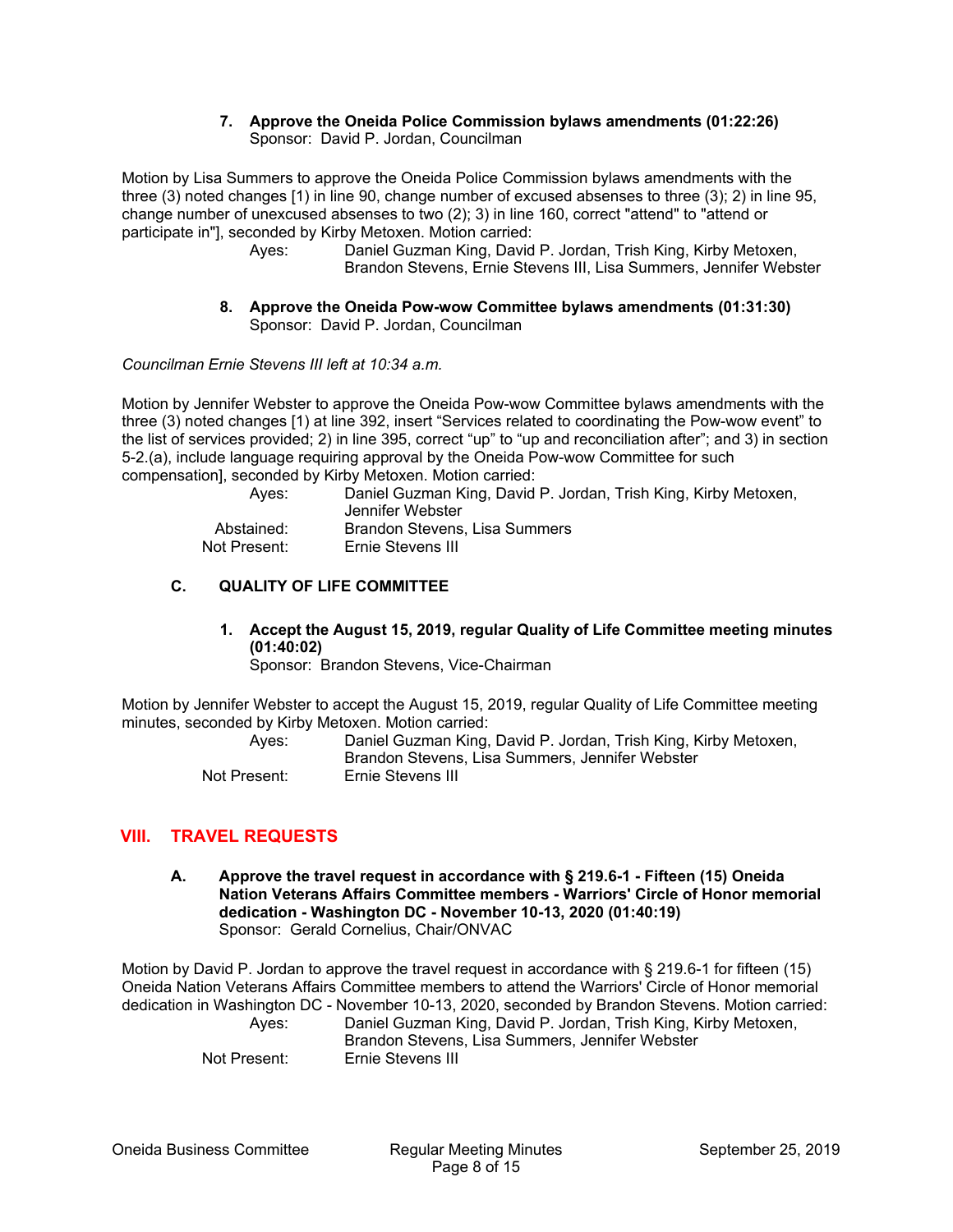**B. Approve the travel request - Councilman Kirby Metoxen - Treaty Days - Bayfield, WI - September 29-30, 2019 (01:44:36)**  Sponsor: Kirby Metoxen, Councilman

Motion by David P. Jordan to approve the travel request for Councilman Kirby Metoxen to attend the Treaty Days in Bayfield, WI - September 29-30, 2019, seconded by Lisa Summers. Motion carried: Ayes: Daniel Guzman King, David P. Jordan, Trish King, Brandon Stevens, Lisa Summers, Jennifer Webster Abstained: Kirby Metoxen Not Present: Ernie Stevens III

**C. Approve the travel request - Councilman Kirby Metoxen - Repatriation of Oneida Children from Carlisle Boarding School - Hudson, WI - October 5-6, 2019 (01:45:24)**  Sponsor: Kirby Metoxen, Councilman

Motion by Lisa Summers to approve the travel request for Councilman Kirby Metoxen to attend the Repatriation of Oneida Children from Carlisle Boarding School in Hudson, WI - October 5-6, 2019, seconded by Jennifer Webster. Motion carried:

| Aves:        | Daniel Guzman King, David P. Jordan, Trish King, Brandon Stevens, |
|--------------|-------------------------------------------------------------------|
|              | Lisa Summers, Jennifer Webster                                    |
| Abstained:   | Kirby Metoxen                                                     |
| Not Present: | Ernie Stevens III                                                 |

**D. Approve the travel request - Chairman Tehassi Hill, Secretary Lisa Summers, and one (1) additional Business Committee member - National Congress of American Indians 76th Annual Convention & Marketplace - Albuquerque, NM - October 20-25, 2019 (01:46:09)** 

Sponsor: Lisa Summers, Secretary

Motion by Jennifer Webster to approve the travel request for Chairman Tehassi Hill, Secretary Lisa Summers, and Councilman Daniel Guzman King to attend the National Congress of American Indians 76th Annual Convention & Marketplace in Albuquerque, NM - October 20-25, 2019, seconded by Kirby Metoxen. Motion carried:

| Aves:        | Daniel Guzman King, David P. Jordan, Trish King, Kirby Metoxen, |
|--------------|-----------------------------------------------------------------|
|              | Brandon Stevens. Lisa Summers. Jennifer Webster                 |
| Not Present: | Ernie Stevens III                                               |

**E. Approve the travel request in accordance with § 219.16-1- Seven (7) employees - 2019 Badger TraCS User Conference - Stevens Point, WI - October 15-16, 2019 (01:47:10)** 

Sponsor: Sandra Reveles, Chair/Oneida Police Commission

Motion by David P. Jordan to approve the travel request in accordance with § 219.16-1 for seven (7) employees to attend the 2019 Badger TraCS User Conference in Stevens Point, WI - October 15-16, 2019, seconded by Lisa Summers. Motion carried:

| Aves:        | Daniel Guzman King, David P. Jordan, Trish King, Kirby Metoxen,<br>Brandon Stevens, Lisa Summers, Jennifer Webster |
|--------------|--------------------------------------------------------------------------------------------------------------------|
| Not Present: | Ernie Stevens III                                                                                                  |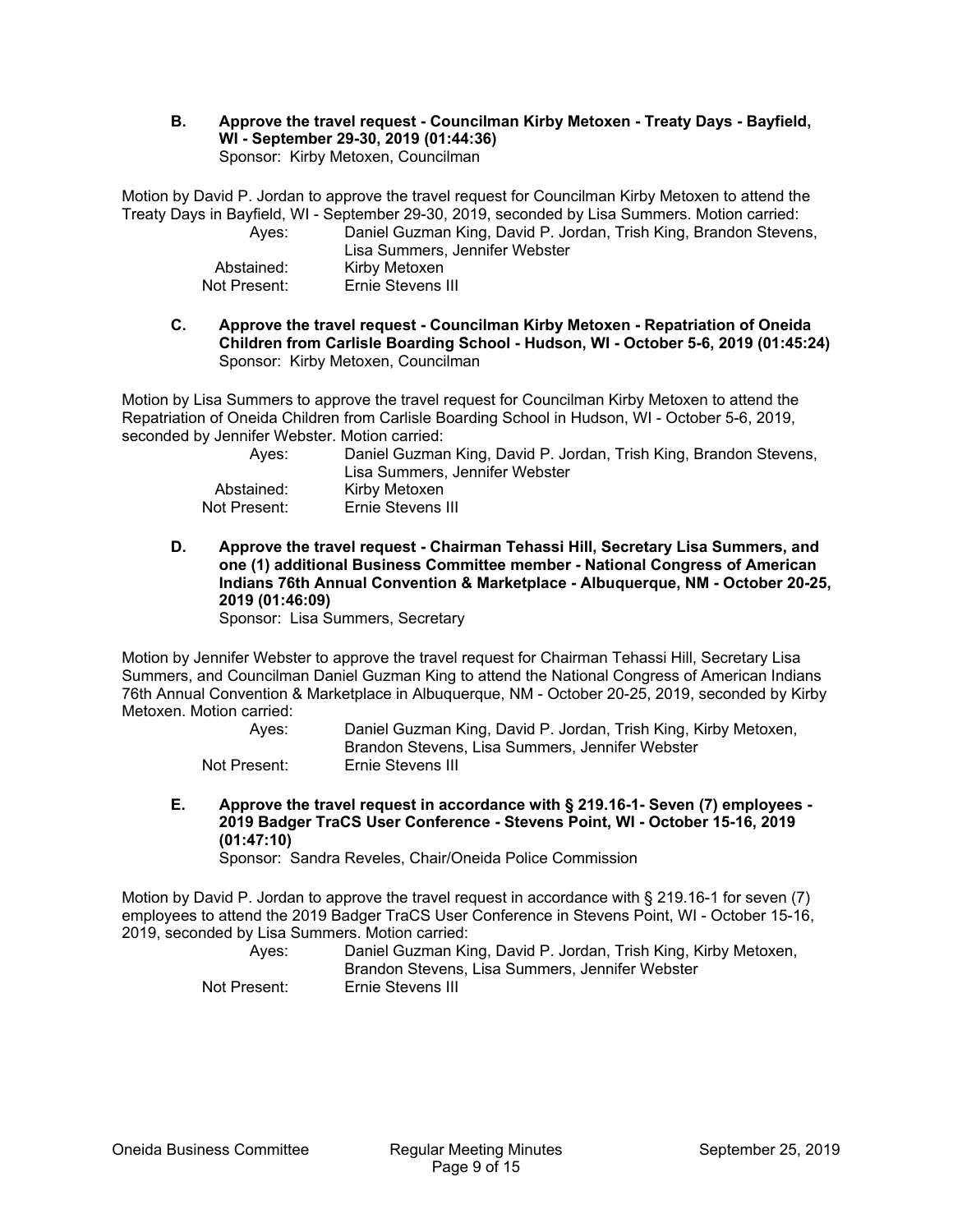## **IX. NEW BUSINESS**

**A. Review the Complimentary Services or Items (Chapter 7) Oneida Gaming Minimum Internal Controls and determine appropriate next steps (01:48:10)**  Sponsor: Mark A. Powless Sr., Chair/Oneida Gaming Commission

Motion by Brandon Stevens to accept the notice of the Oneida Gaming Minimum Internal Controls for Complimentary Services or Items (Chapter 7) approved by the Gaming Commission on September 5, 2019, and direct notice to the Oneida Gaming Commission there are no requested revisions under § 501.6-14(d), seconded by Jennifer Webster. Motion carried:

| Aves:        | Daniel Guzman King, David P. Jordan, Trish King, Kirby Metoxen, |
|--------------|-----------------------------------------------------------------|
|              | Brandon Stevens, Jennifer Webster                               |
| Abstained:   | Lisa Summers                                                    |
| Not Present: | Ernie Stevens III                                               |

**B. Approve the Intergovernmental Agreement between Oneida Nation and Brown County for Consolidation of Public Safety Dispatch - file # 2019-0954 (01:49:25)**  Sponsor: Sandra Reveles, Chair/Oneida Police Commission

Motion by Lisa Summers to approve the Intergovernmental Agreement between Oneida Nation and Brown County for Consolidation of Public Safety Dispatch - file # 2019-0954, seconded by Jennifer Webster. Motion carried:

| Aves:        | Daniel Guzman King, David P. Jordan, Trish King, Kirby Metoxen, |
|--------------|-----------------------------------------------------------------|
|              | Brandon Stevens, Lisa Summers, Jennifer Webster                 |
| Not Present: | Ernie Stevens III                                               |

**C. Accept the Oneida Personnel Commission September 2019 update (01:50:15)**  Sponsor: Lisa Summers, Secretary

Motion by Jennifer Webster to accept the Oneida Personnel Commission September 2019 update, seconded by Brandon Stevens. Motion carried:

| Aves:        | Daniel Guzman King, David P. Jordan, Trish King, Kirby Metoxen,<br>Brandon Stevens, Lisa Summers, Jennifer Webster |
|--------------|--------------------------------------------------------------------------------------------------------------------|
| Not Present: | Ernie Stevens III                                                                                                  |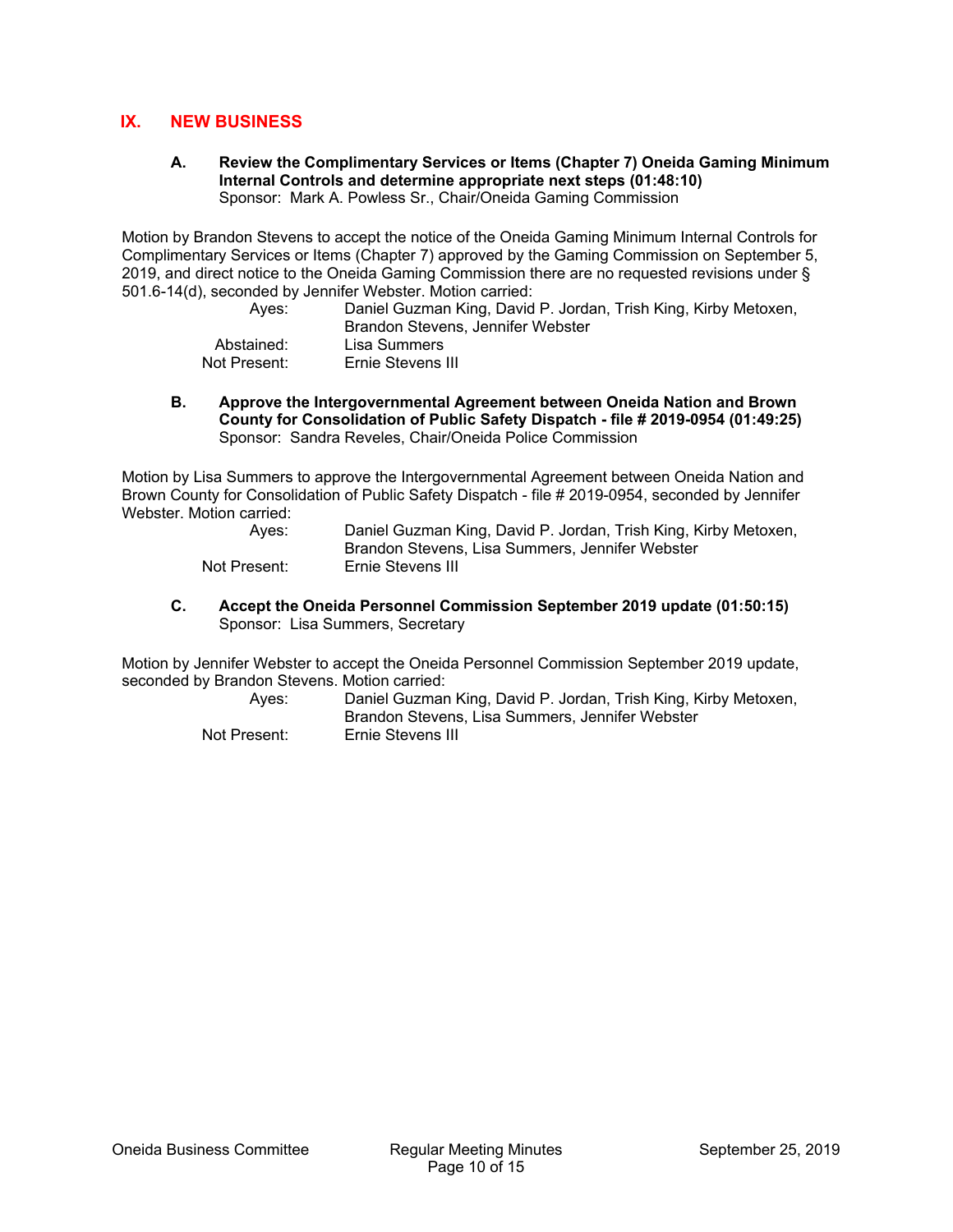## **X. GENERAL TRIBAL COUNCIL**

## **A. Accept the Fiscal Year 2021 budget calendar (01:50:48)**

Sponsor: Trish King, Treasurer

Motion by Jennifer Webster to accept the Fiscal Year 2021 budget calendar, seconded by Trish King. Motion carried:

| Aves:        | Daniel Guzman King, David P. Jordan, Trish King, Kirby Metoxen, |
|--------------|-----------------------------------------------------------------|
|              | Brandon Stevens, Lisa Summers, Jennifer Webster                 |
| Not Present: | Ernie Stevens III                                               |

Motion by Lisa Summers to direct Secretary's Office to send out the appointments for the Business Committee in accordance with the schedule that was adopted, seconded by Trish King. Motion carried: Ayes: Daniel Guzman King, David P. Jordan, Trish King, Kirby Metoxen, Brandon Stevens, Lisa Summers, Jennifer Webster Not Present: Ernie Stevens III

*Item VI.E. is re-addressed next.* 

## **XI. EXECUTIVE SESSION (02:16:56)**

Motion by Lisa Summers to go into executive session at 11:30 a.m., seconded by David P. Jordan. Motion carried:

| Aves:        | Daniel Guzman King, David P. Jordan, Trish King, Kirby Metoxen, |
|--------------|-----------------------------------------------------------------|
|              | Brandon Stevens, Lisa Summers, Jennifer Webster                 |
| Not Present: | Ernie Stevens III                                               |

Motion by Lisa Summers to come out of executive session at 12:05 p.m., seconded by Trish King. Motion carried:

| Aves:        | Daniel Guzman King, David P. Jordan, Trish King, Kirby Metoxen, |
|--------------|-----------------------------------------------------------------|
|              | Brandon Stevens, Lisa Summers, Jennifer Webster                 |
| Not Present: | Ernie Stevens III                                               |

*Roll call for the record:* 

*Present: Chairman Tehassi Hill; Councilman Daniel Guzman King; Councilman David P. Jordan; Treasurer Trish King; Councilman Kirby Metoxen; Vice-Chairman Brandon Stevens; Secretary Lisa Summers; Councilwoman Jennifer Webster; Not Present: Councilman Ernie Stevens III;* 

*Vice-Chairman Brandon Stevens left at 12:05 p.m.* 

*Item VI.D. is re-addressed next.*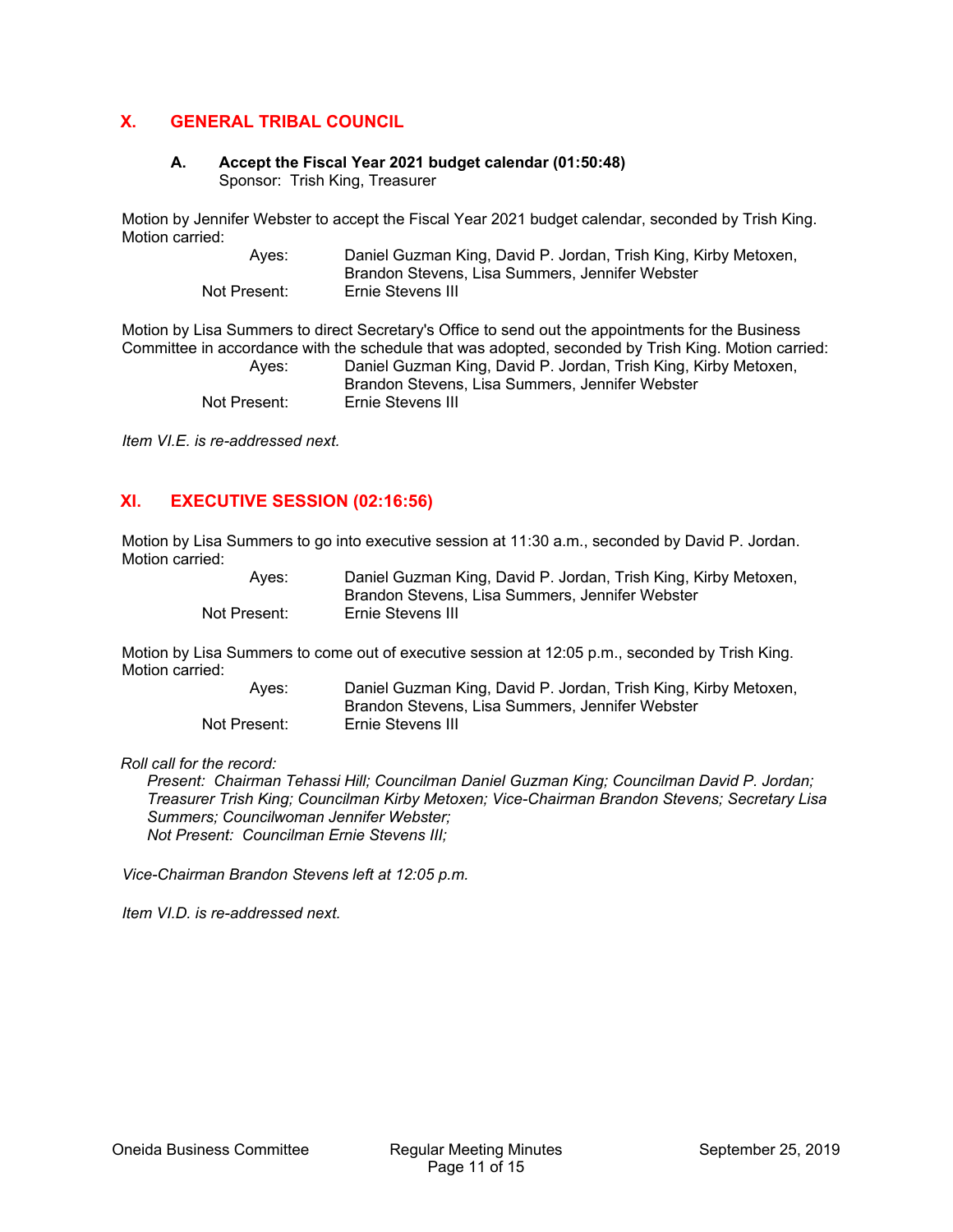#### **A. REPORTS**

#### **1. Accept the Chief Counsel report (02:19:20)**  Sponsor: Jo Anne House, Chief Counsel

Motion by Lisa Summers to accept the Chief Counsel report, seconded by Jennifer Webster. Motion carried:

| Aves:        | Daniel Guzman King, David P. Jordan, Trish King, Kirby Metoxen, |
|--------------|-----------------------------------------------------------------|
|              | Lisa Summers. Jennifer Webster                                  |
| Not Present: | Brandon Stevens, Ernie Stevens III                              |

Motion by Lisa Summers to approve the attorney contract – Husch Blackwell LLP - file # 2019-1086, seconded by Kirby Metoxen. Motion carried:

| Aves:        | Daniel Guzman King, David P. Jordan, Trish King, Kirby Metoxen,<br>Lisa Summers, Jennifer Webster |
|--------------|---------------------------------------------------------------------------------------------------|
| Not Present: | Brandon Stevens, Ernie Stevens III                                                                |

**2. Accept the Intergovernmental Affairs, Communications, and Self-Governance September 2019 report (02:19:44)** 

Sponsor: Melinda J. Danforth, Director/Intergovernmental Affairs

Motion by Lisa Summers to accept the Intergovernmental Affairs, Communications, and Self-Governance September 2019 report, seconded by Trish King. Motion carried:

| Aves:        | Daniel Guzman King, David P. Jordan, Trish King, Kirby Metoxen,<br>Lisa Summers, Jennifer Webster |
|--------------|---------------------------------------------------------------------------------------------------|
| Not Present: | Brandon Stevens, Ernie Stevens III                                                                |

Motion by Lisa Summers to accept the memorandum dated September 24, 2019, regarding 07201901V for the record, seconded by Trish King. Motion carried:

| Aves:        | Daniel Guzman King, David P. Jordan, Trish King, Kirby Metoxen, |
|--------------|-----------------------------------------------------------------|
|              | Lisa Summers, Jennifer Webster                                  |
| Not Present: | Brandon Stevens, Ernie Stevens III                              |

#### **3. Accept the General Manager report (02:20:17)**

Sponsor: Debbie Thundercloud, General Manager

Motion by Trish King to accept the General Manager report, seconded by Lisa Summers. Motion carried:

| Aves:        | Daniel Guzman King, David P. Jordan, Trish King, Kirby Metoxen, |
|--------------|-----------------------------------------------------------------|
|              | Lisa Summers, Jennifer Webster                                  |
| Not Present: | <b>Brandon Stevens, Ernie Stevens III</b>                       |

Motion by David P. Jordan to approve the requested action included in the memorandum dated September 24, 2019, regarding funding for the Pulaski Community Public School Language Program, seconded by Lisa Summers. Motion carried:

| Aves:        | Daniel Guzman King, David P. Jordan, Trish King, Kirby Metoxen,<br>Lisa Summers, Jennifer Webster |
|--------------|---------------------------------------------------------------------------------------------------|
| Not Present: | Brandon Stevens, Ernie Stevens III                                                                |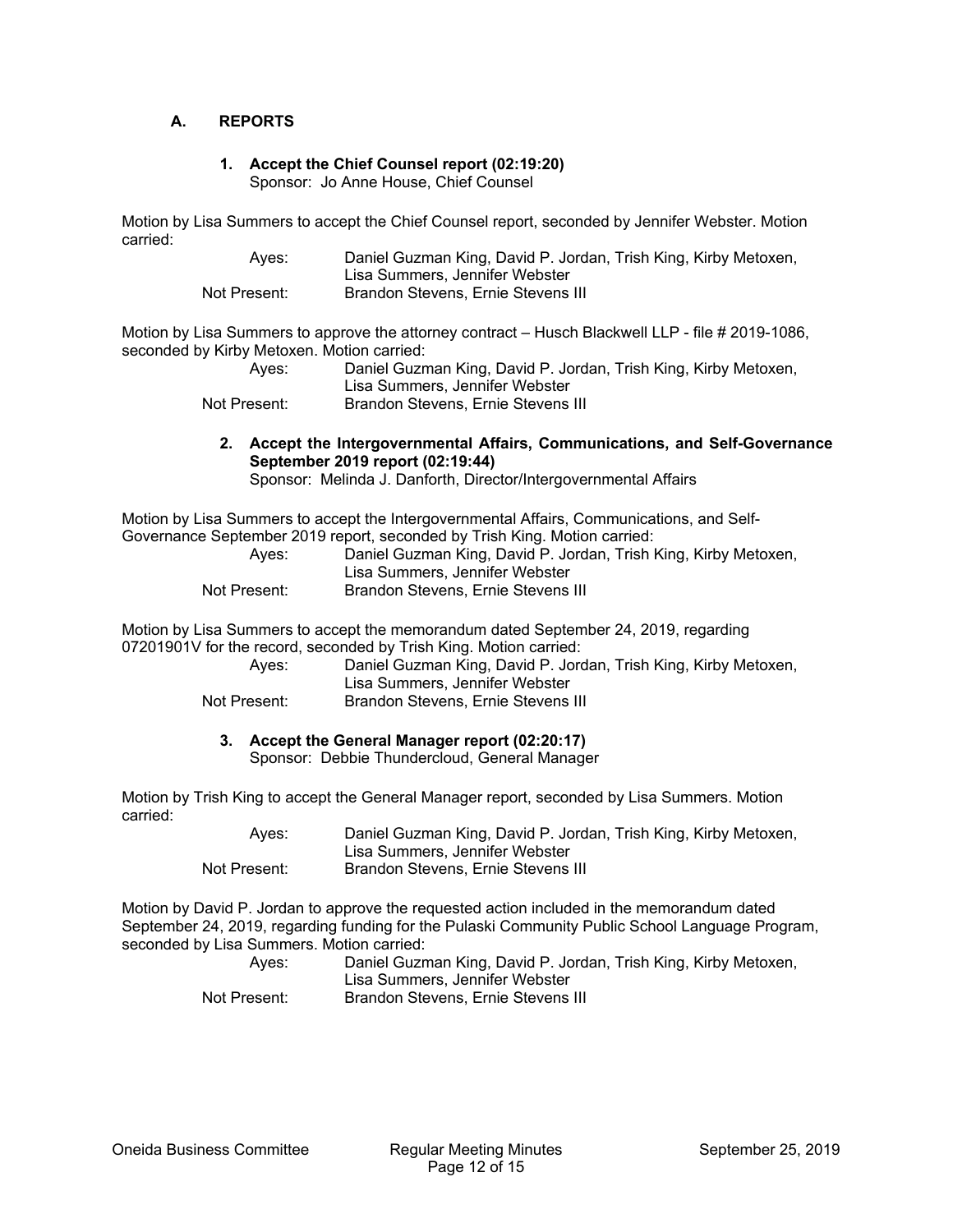## **B. STANDING ITEMS**

#### **1. ONEIDA GOLF ENTERPRISE CORPORATION - LADIES PROFESSIONAL GOLF ASSOCIATION**

#### **a. Defer the Thornberry Creek LPGA Classic September 2019 report to the October 23, 2019, regular Business Committee meeting (02:20:49)**

Motion by Kirby Metoxen to defer the Thornberry Creek LPGA Classic September 2019 report to the October 23, 2019, regular Business Committee meeting, seconded by Jennifer Webster. Motion carried:

 Ayes: Daniel Guzman King, David P. Jordan, Trish King, Kirby Metoxen, Lisa Summers, Jennifer Webster Not Present: Brandon Stevens, Ernie Stevens III

#### **C. UNFINISHED BUSINESS**

**1. Adopt resolution entitled Naming Individuals as Authorized Persons for SagePoint Accounts (02:21:10)** 

Sponsor: Larry Barton, Chief Financial Officer

Motion by Lisa Summers to adopt resolution 09-25-19-G Naming Individuals as Authorized Persons for SagePoint Accounts [file # 2019-0749] with the one (1) noted correction [line 45 change "Terrence" to "Terry A."] and move the resolution to open session, seconded by David P. Jordan. Motion carried:

> Ayes: David P. Jordan, Trish King, Kirby Metoxen, Lisa Summers, Jennifer **Webster**  Abstained: Daniel Guzman King Not Present: Brandon Stevens, Ernie Stevens III

**2. Adopt resolution entitled Confirming Guaranty Commitment for OESC and Affiliates (02:21:49)** 

Sponsor: Jacquelyn Zalim, Chair/Oneida ESC Group, LLC Board of Manager

Motion by Lisa Summers to adopt resolution 09-25-19-H Confirming Guaranty Commitment for OESC and Affiliates [file # 2019-1072] and move the resolution to open session, seconded by Kirby Metoxen. Motion carried:

> Ayes: Daniel Guzman King, David P. Jordan, Trish King, Kirby Metoxen, Lisa Summers, Jennifer Webster Not Present: Brandon Stevens, Ernie Stevens III

#### **D. NEW BUSINESS**

**1. Approve the 2020 compensation increase for BC-DR07 (02:22:05)**  Sponsor: OBC Officers

Motion by David P. Jordan to approve the requested action in the memorandum dated September 24, 2019, regarding the 2020 compensation increase for BC-DR07, seconded by Lisa Summers. Motion carried:

> Ayes: Daniel Guzman King, David P. Jordan, Trish King, Kirby Metoxen, Lisa Summers, Jennifer Webster Not Present: Brandon Stevens, Ernie Stevens III

Oneida Business Committee Regular Meeting Minutes September 25, 2019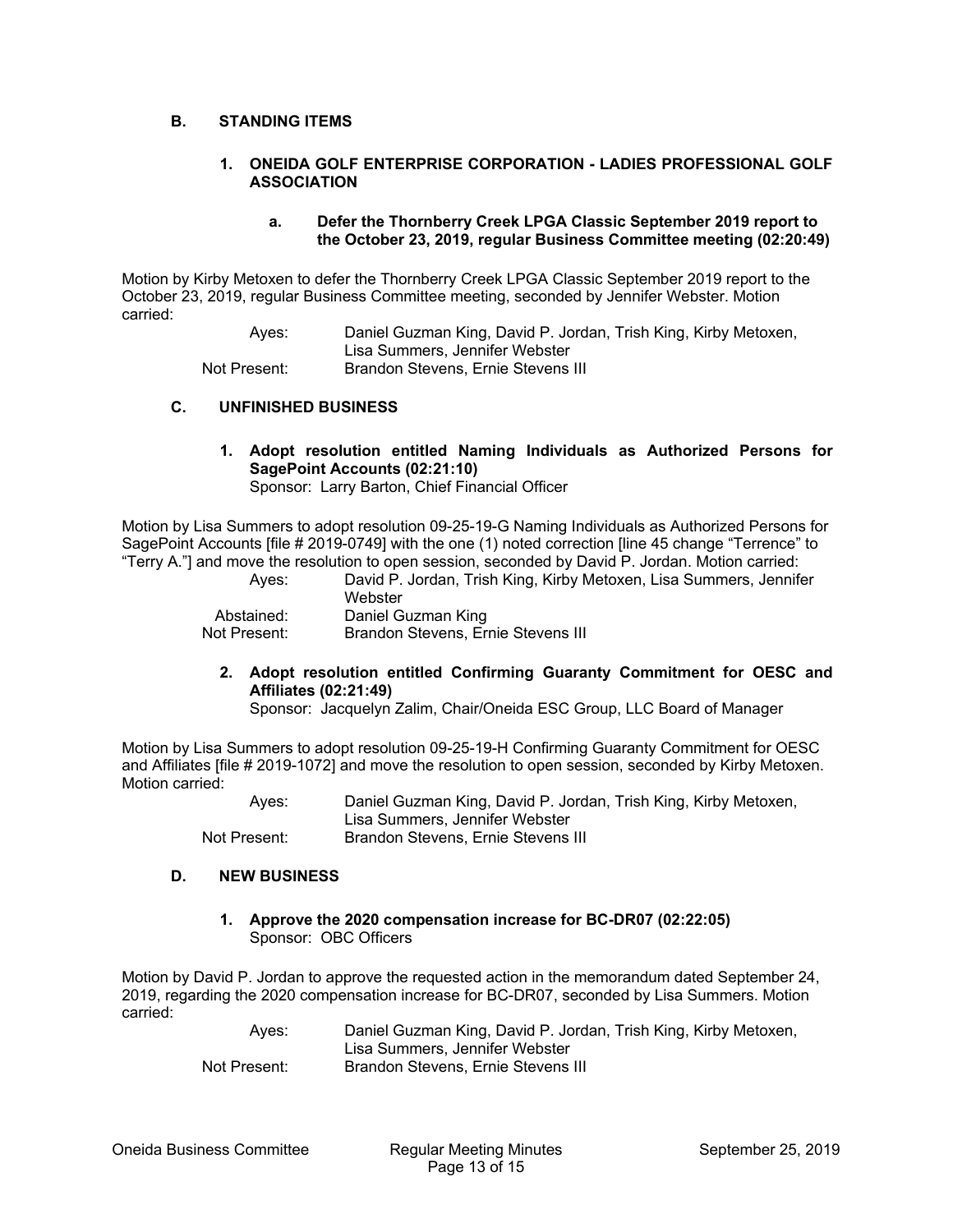#### **2. Approve promissory note for bridge loan - file # 2019-0962 (02:22:24)**  Sponsor: Pete King III, Agent/Oneida Seven Generations Corporation

Motion by Lisa Summers to support the request for a bridge loan and direct the General Manager and the OBC liaisons to Oneida Seven Generations Corporation and Oneida ESC Group LLC to submit a request to access the Economic Development, Diversification and Community Development Fund, seconded by Kirby Metoxen. Motion carried:

| Aves:        | Daniel Guzman King, David P. Jordan, Trish King, Kirby Metoxen,<br>Lisa Summers, Jennifer Webster |
|--------------|---------------------------------------------------------------------------------------------------|
| Not Present: | Brandon Stevens, Ernie Stevens                                                                    |

## **3. Adopt resolution entitled Additional Authorization Regarding Oneida Seven Generations Dissolution (02:22:46)**

Sponsor: Pete King III, Agent/Oneida Seven Generations Corporation

Motion by Kirby Metoxen to adopt resolution 09-25-19-I Additional Authorization Regarding Oneida Seven Generations Dissolution and move the resolution to open session, seconded by David P. Jordan. Motion carried:

| Aves:        | Daniel Guzman King, David P. Jordan, Trish King, Kirby Metoxen, |
|--------------|-----------------------------------------------------------------|
|              | Lisa Summers, Jennifer Webster                                  |
| Not Present: | Brandon Stevens, Ernie Stevens III                              |

## **4. Consider a request from the Oneida Pow-wow Committee pursuant to §105.7-4 (02:23:04)**

Sponsor: Tonya Webster, Chair/OPwC

Motion by Lisa Summers to terminate the appointment of Floyd Wayne Silas Jr. on the Oneida Powwow Committee pursuant to §105.7-4 and post the vacancy, seconded by Kirby Metoxen. Motion carried:

| Aves:        | Daniel Guzman King, David P. Jordan, Trish King, Kirby Metoxen, |
|--------------|-----------------------------------------------------------------|
|              | Lisa Summers, Jennifer Webster                                  |
| Not Present: | Brandon Stevens, Ernie Stevens III                              |

Motion by David P. Jordan to direct the General Manager to amend the recommendations provided regarding file # 2019-CC-01 and to bring back a transition plan proposal no later than the December 11, 2019, regular Business Committee meeting, seconded by Lisa Summers. Motion carried:

| Aves:        | Daniel Guzman King, David P. Jordan, Trish King, Kirby Metoxen, |
|--------------|-----------------------------------------------------------------|
|              | Lisa Summers. Jennifer Webster                                  |
| Not Present: | Brandon Stevens, Ernie Stevens III                              |

#### **5. Approve the Transamerica and Valley Investment Solutions-Amendment No. 2 to the Oneida Nation Enterprise 401(k) Plan - file # 2017-1511 (02:24:12)**  Sponsor: Larry Barton, Chief Financial Officer

Motion by Lisa Summers to approve the Transamerica and Valley Investment Solutions-Amendment No. 2 to the Oneida Nation Enterprise 401(k) Plan - file # 2017-1511, seconded by David P. Jordan. Motion carried:

| Aves:        | Daniel Guzman King, David P. Jordan, Trish King, Kirby Metoxen, |
|--------------|-----------------------------------------------------------------|
|              | Lisa Summers, Jennifer Webster                                  |
| Not Present: | Brandon Stevens, Ernie Stevens III                              |